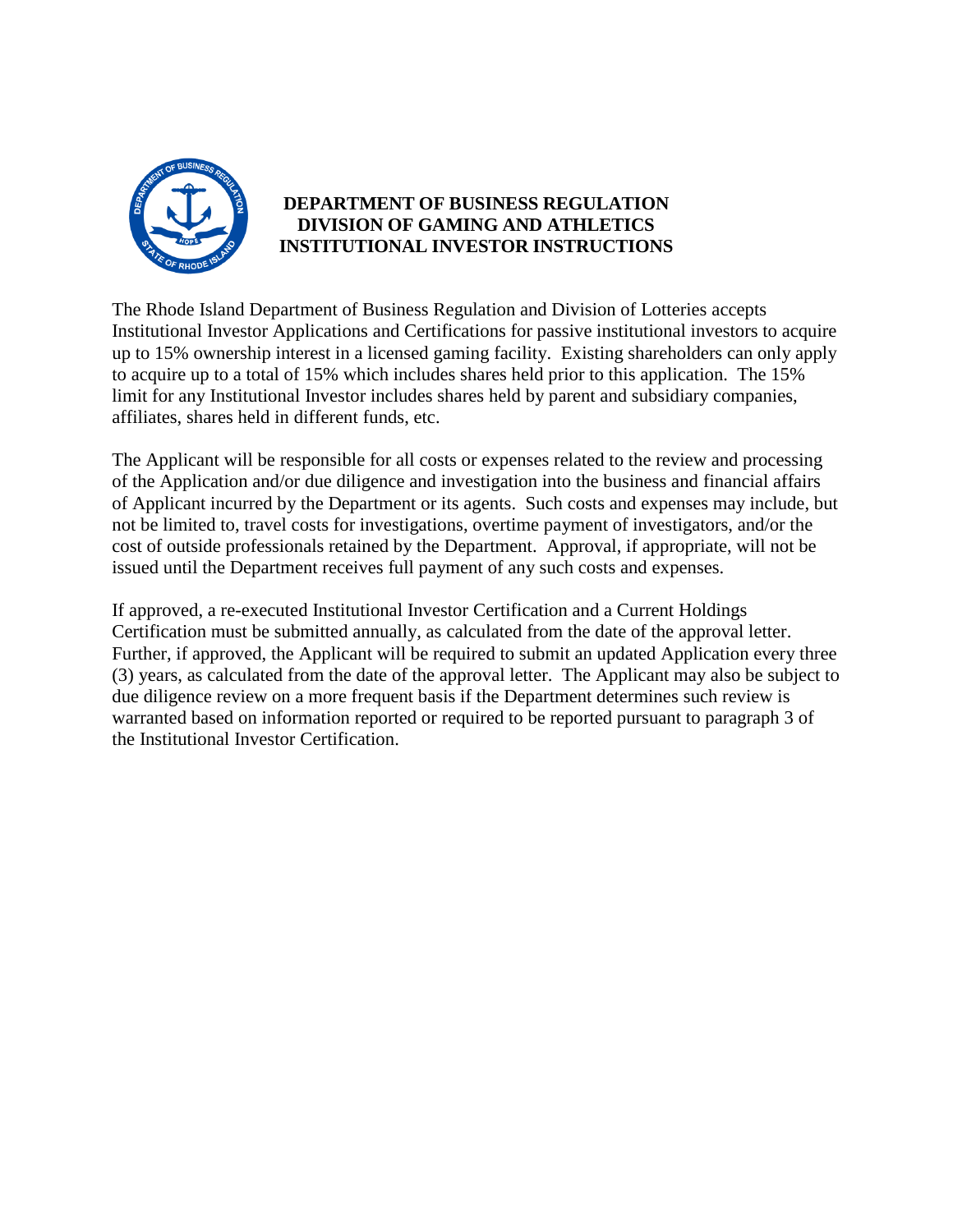

## **DEPARTMENT OF BUSINESS REGULATION DIVISION OF GAMING AND ATHLETICS INSTITUTIONAL INVESTOR APPLICATION**

- 1. Institutional Investor's Name [Business name as it appears on certificate of incorporation, charter, bylaws, partnership agreement or other official documents]:
- 2. Trade Names and Doing Business As ("DBA") Names:
- 3. Contact name, address, phone number and email:
- 4. State of Charter:
- 5. Name of Rhode Island Applicant/Licensee the Institutional Investor holds/seeks to hold ownership in:
- 6. Total amount of ownership currently held, if any:
- 7. Total amount of ownership Institutional Investor is applying to hold (up to 15% and which includes the amount set forth in Section 6):
- 8. Check the category below that describes the Institutional Investor:

\_\_\_\_retirement fund administered by a public agency for the exclusive benefit of federal, State, or local public employees

\_\_\_\_investment company registered under the Investment Company Act of 1940 (15 U.S.C. 80a-1 et seq.)

\_\_\_\_collective investment trust organized by banks under Part Nine of the Rules of the Comptroller of the Currency

\_\_\_\_closed end investment trust

\_\_\_\_chartered or licensed life insurance company or property and casualty insurance company

\_\_\_\_bank or other chartered or licensed lending institution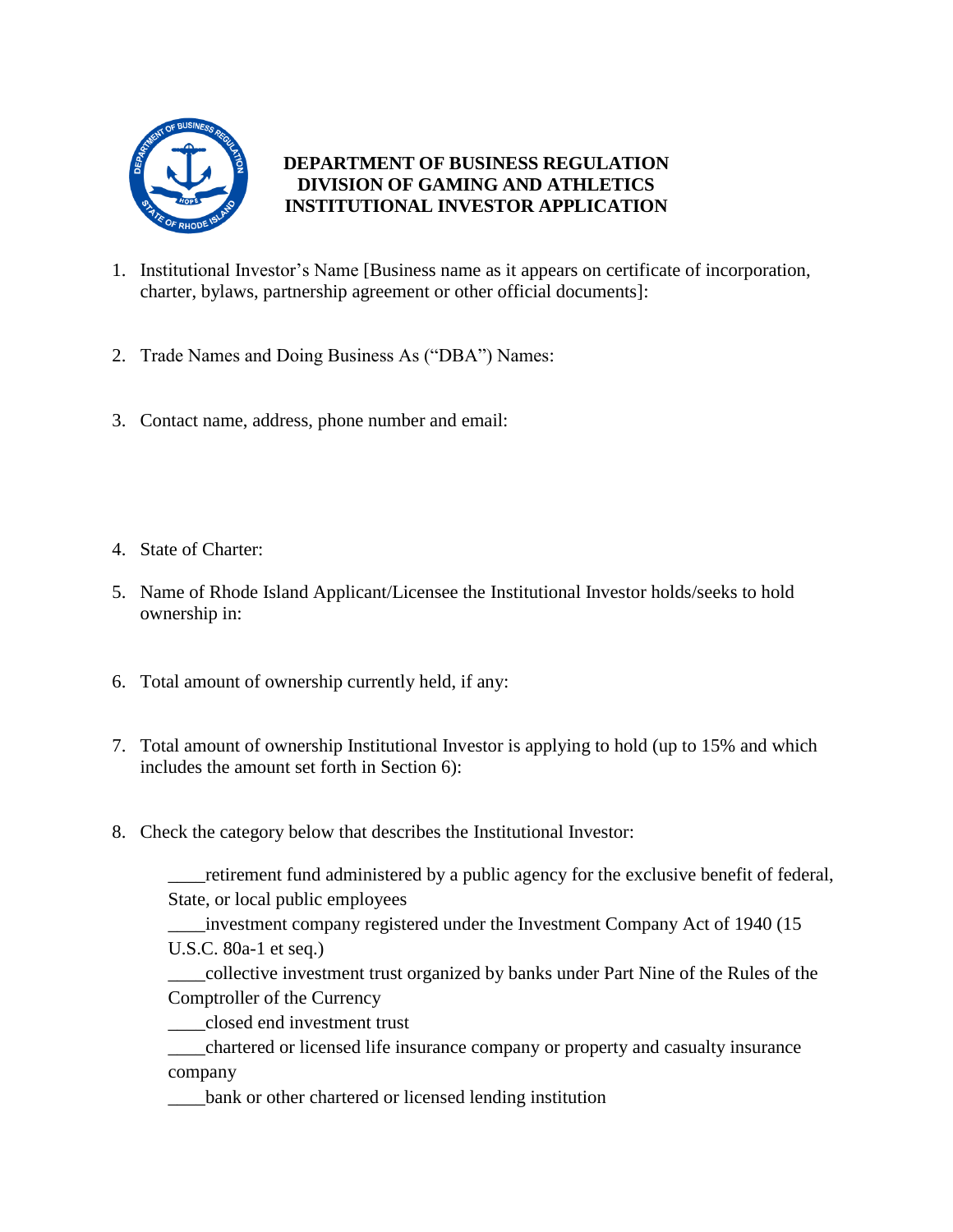\_\_\_\_investment advisor registered under the Investment Advisors Act of 1940 (15 U.S.C. § 80b-1 *et seq.*)

\_\_\_\_other institutional investor that the Department may, in its discretion, deem qualified to submit the Institutional Investor Application and Certification. If "other" is checked, provide an explanation of the business entity.

- 9. On a separate page, submit a detailed description of the Institutional Investor's business.
- 10. On separate page, submit a statement explaining the purpose of the Institutional Investor's holdings in the Rhode Island Applicant/Licensee.
- 11. On a separate page, submit a list of all securities of the Rhode Island Applicant/Licensee that are or were, directly or indirectly, beneficially owned by the Institutional Investor or its affiliates within the preceding one (1) year period, setting forth a description of the securities, the amount of securities, and the date of the acquisition, sale, or both.
- 12. On a separate page, identify the name, address, telephone number, date of birth, and social security, federal tax identification number, or foreign national identification number of the following classes of persons or entities:
	- a. Any person or entity which possesses or controls, directly or indirectly, the beneficial ownership (including, but not limited to, voting securities and other equivalent) of 10% or more of the Institutional Investor;
	- b. Officers and directors, managing partners, general partners, or their equivalent, of Institutional Investor;
	- c. The registered agent;
	- d. Any person or entity which has direct or indirect control over Institutional Investor's holdings of voting securities of the Rhode Island Applicant/Licensee;
	- e. Any person or entity which has direct or indirect power to direct or control the Institutional Investor's exercise of its voting rights as a holder of voting securities of the Rhode Island Applicant/Licensee.
- 13. On a separate page, identify and list the Institutional Investor's affiliates.
- 14. Submit a copy of any filing made under 15 U.S.C. 18a with respect to the acquisition or proposed acquisition of voting securities of the Rhode Island Applicant/Licensee.
- 15. If applicable, submit a copy of the Institutional Investor's most recent 13D or 13G (and any amendments thereto) filed with the SEC concerning voting securities in the Rhode Island Applicant/Licensee.
- 16. If applicable, on a separate page, identify the source and amount of funds obtained from another source for purposes of financing the acquisition of the securities involved in this transaction.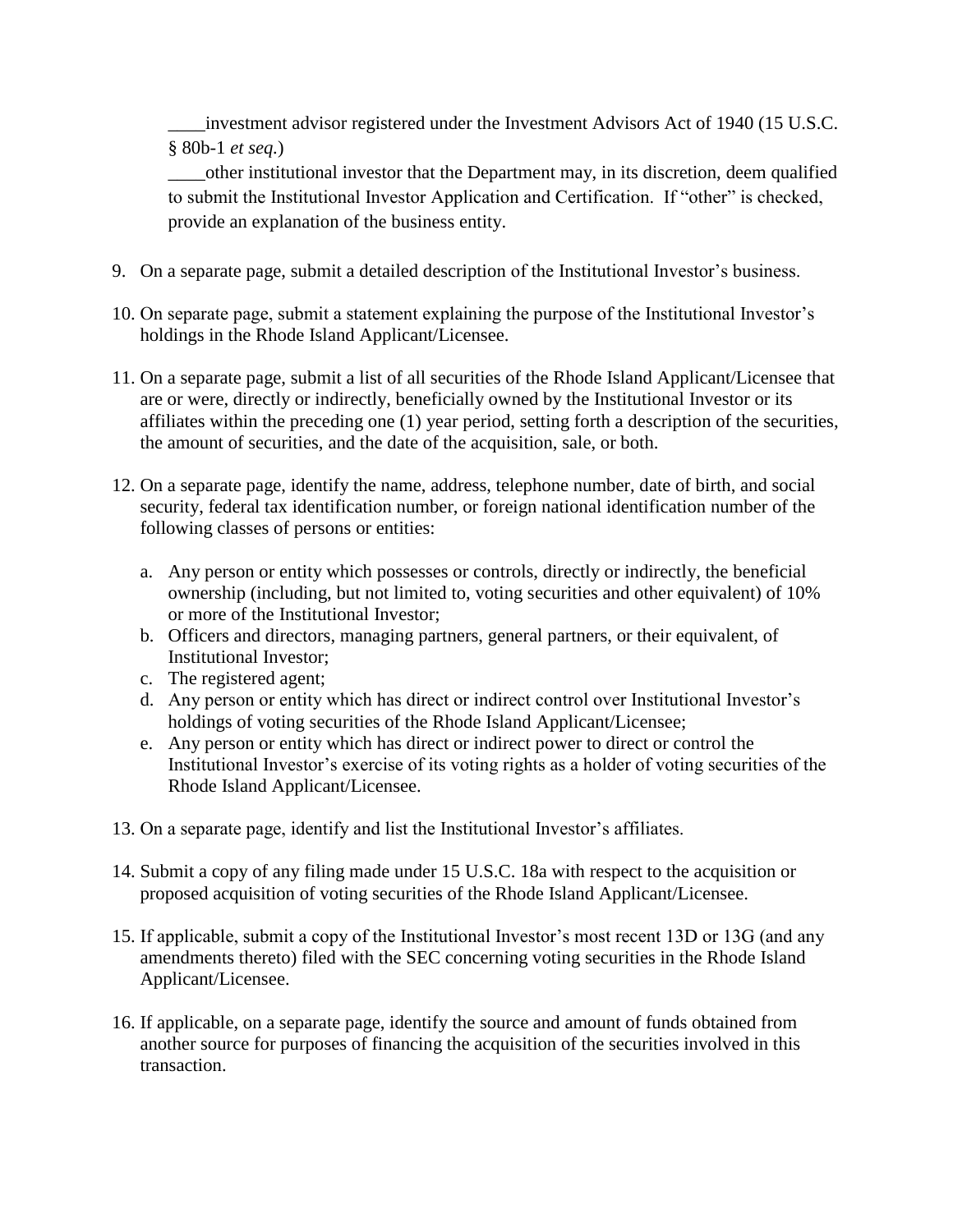- 17. Submit a copy of any proxy policies adopted with respect to the voting shares in the Rhode Island Applicant/Licensee owned by the Institutional Investor.
- 18. On a separate page, identify and list all regulatory agencies with which Institutional Investor files periodic reports, and the name, address, and telephone number of the person, if known, to contact at each agency regarding Institutional Investor's regulatory compliance.
- 19. On a separate page, identify and list any instances in which the Institutional Investor has been denied, restricted, suspended, revoked, or not renewed as to any license or certificate applied for, or granted or issued by, any licensing authority in any jurisdiction.
- 20. On a separate page, disclose all criminal and regulatory sanctions imposed during the preceding ten years, and all administrative and court proceedings filed by any regulatory agency during the preceding five years, concerning Institutional Investor, any current officer or director, or any former officer or director whose tenure ended within the preceding twelve months. As to a former officer or director, such information need be provided only to the extent that it relates to actions arising out of or during such person's tenure with the Institutional Investor.
- 21. Briefly describe the internal controls established, implemented and maintained to ensure that the Institutional Investor would not exceed the investment limitations authorized by the Department. Provide a copy of all internal controls and policies, including any regulatory compliance program which the Institutional Investor has adopted.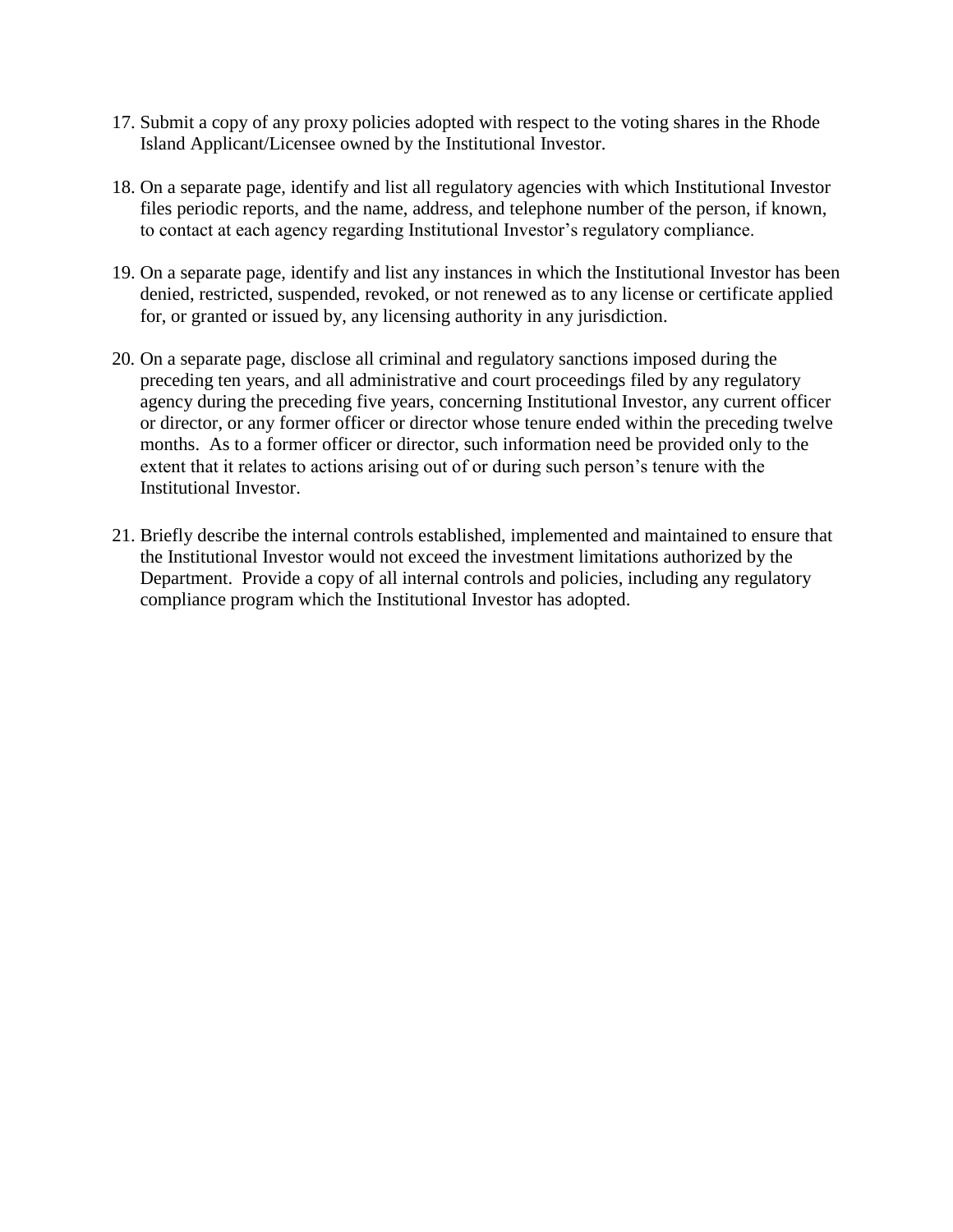

## **DEPARTMENT OF BUSINESS REGULATION DIVISION OF GAMING AND ATHLETICS INSTITUTIONAL INVESTOR CERTIFICATION**

By signing below, I certify under oath and the penalties of perjury, the following:

- 1. I am fully empowered to make the representations contained in this Certification, I am fully familiar with the facts represented herein, and I am fully empowered to bind the Institutional Investor to the terms and provisions contained herein.
- 2. I affirm that the information provided herein is true and correct and that there is no misrepresentation, falsification or omission in this form. I understand that failing to answer the questions in this Institutional Investor Application completely and truthfully may be the basis for action to be taken against the Institutional Investor, including fines, suspension and/or revocation.
- 3. I acknowledge that Institutional Investor has a continuing obligation to update, amend and/or correct the Institutional Investor Application within ten (10) business days if there is any change in the information provided and/or any material change in circumstances related to the Application.
- 4. I certify that the voting securities that the Institutional Investor holds in the Rhode Island Applicant/Licensee were acquired and are held for investment purposes only and were acquired and are held in the ordinary course of business as an institutional investor and not for the purposes of causing, directly or indirectly, the election of a majority of the board of directors or any change in the corporate charter, bylaws, management, policies, or operations of the Rhode Island Applicant/Licensee. I further certify that Institutional Investor has no involvement in the business activities of the Rhode Island Applicant/Licensee, nor does Institutional Investor have any intention of influencing or affecting, or participating in the affairs of the Rhode Island Applicant/Licensee.
- 5. I agree that if the Institutional Investor subsequently determines to influence or affect the affairs of the Rhode Island Applicant/Licensee, it shall provide not less than thirty (30) days written notice of such intent, and shall file all appropriate applications as required by the Department of Business Regulation ("Department"); provided, however, the Institutional Investor shall be permitted to vote on matters put to the vote of the outstanding security holders at any time without providing notice to the Division of Lottery ("Lottery") or the Department.
- 6. I certify that the Institutional Investor will not issue or grant a voting proxy to any third party for the voting of its securities, without prior written approval of the Lottery and the Department.